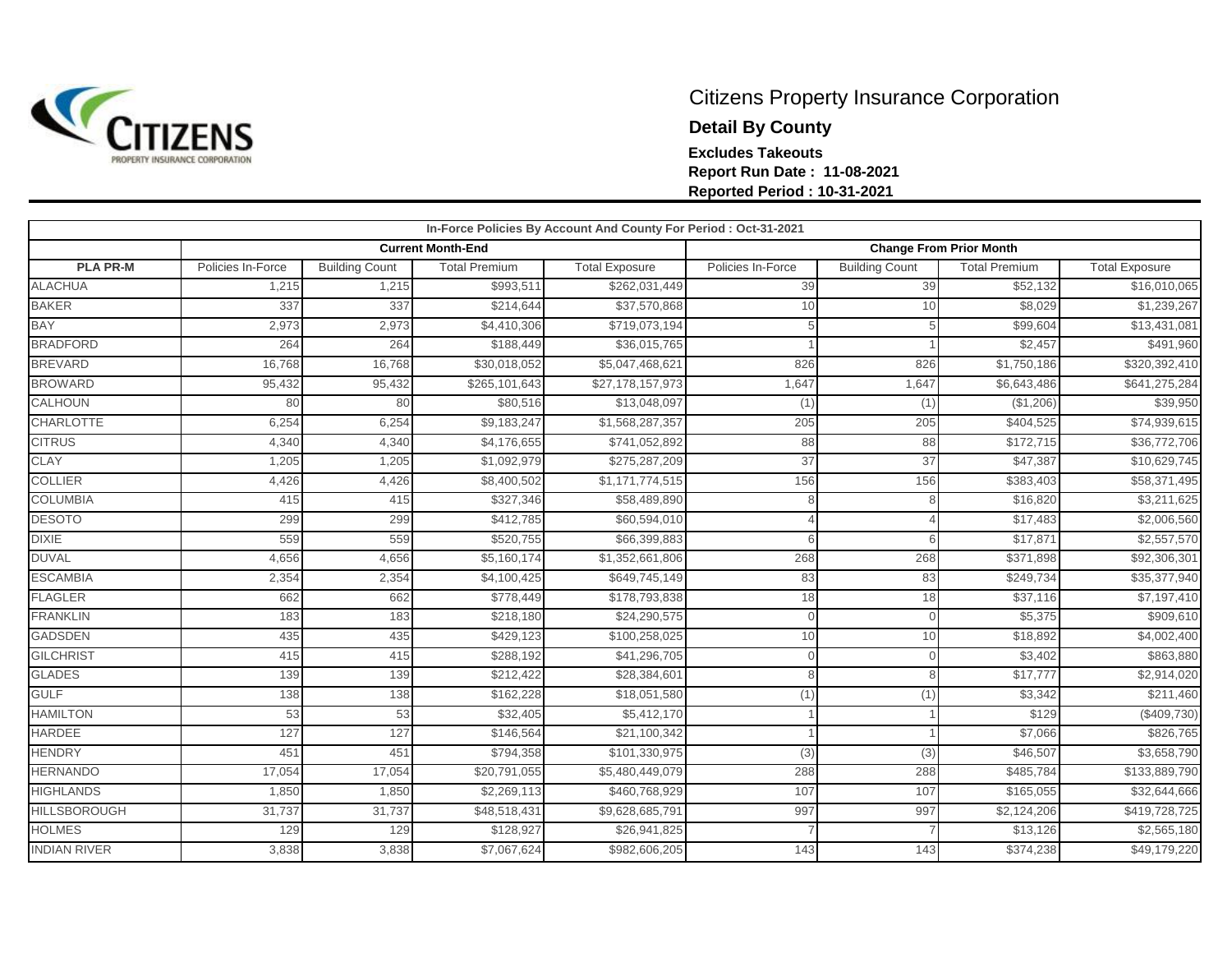| <b>JACKSON</b>      | 403               | 403                   | \$459,755            | \$94,021,830          | (4)               | (4)                   | \$533                | \$950,870             |
|---------------------|-------------------|-----------------------|----------------------|-----------------------|-------------------|-----------------------|----------------------|-----------------------|
| <b>JEFFERSON</b>    | 192               | 192                   | \$141,566            | \$24,866,320          |                   |                       | \$1,844              | \$538,320             |
| LAFAYETTE           | 77                | 77                    | \$48,332             | \$6,855,570           | (2)               | $\overline{2}$        | (\$627               | (\$292,470)           |
| LAKE                | 3,365             | 3,365                 | \$3,376,998          | \$757,243,270         | 137               | 137                   | \$214,101            | \$58,619,888          |
| LEE                 | 12,881            | 12,88'                | \$18,147,441         | \$2,803,660,668       | 456               | 456                   | \$969,739            | \$163,314,872         |
| LEON                | 1,334             | 1,334                 | \$1,106,543          | \$334,285,007         | 24                | 24                    | \$30,747             | \$9,325,685           |
| <b>EVY</b>          | 1,100             | 1,100                 | \$907,950            | \$127,627,889         |                   |                       | \$9,349              | \$1,877,640           |
| <b>LIBERTY</b>      | 90                | 90                    | \$62,809             | \$10,878,210          |                   |                       | \$3,538              | \$616,500             |
| <b>MADISON</b>      | 126               | 126                   | \$91,381             | \$14,847,799          |                   |                       | \$6,398              | \$1,037,620           |
| <b>MANATEE</b>      | 7,957             | 7,957                 | \$10,377,762         | \$1,834,241,019       | 203               | 203                   | \$432,566            | \$82,926,519          |
| <b>MARION</b>       | 2,441             | 2,44'                 | \$2,034,119          | \$456,253,672         | 71                | 71                    | \$109,273            | \$28,858,095          |
| <b>MARTIN</b>       | 3,857             | 3,857                 | \$10,626,49          | \$1,249,914,358       | 155               | 155                   | \$516,888            | \$61,554,980          |
| MIAMI-DADE          | 124,417           | 124,417               | \$389,322,544        | \$33,221,927,198      | 1,775             | 1,775                 | \$6,322,919          | \$592,344,861         |
| <b>MONROE</b>       | 259               | 259                   | \$197,436            | \$58,930,137          |                   |                       | \$16,485             | \$5,178,025           |
| NASSAU              | 739               | 739                   | \$670,029            | \$121,904,847         |                   |                       | \$18,723             | \$3,777,587           |
| <b>OKALOOSA</b>     | 3,385             | 3,385                 | \$6,911,715          | \$1,140,060,419       | 189               | 189                   | \$448,668            | \$73,646,675          |
| <b>OKEECHOBEE</b>   | 378               | 378                   | \$572,227            | \$82,712,680          | 11                | 11                    | \$28,408             | \$4,462,340           |
| ORANGE              | 12,552            | 12,552                | \$18,390,982         | \$4,191,398,608       | 894               | 894                   | \$1,491,389          | \$307,977,265         |
| <b>OSCEOLA</b>      | 5,323             | 5,323                 | \$7,463,046          | \$1,766,020,799       | 353               | 353                   | \$548,537            | \$116,429,682         |
| <b>PALM BEACH</b>   | 49,887            | 49,887                | \$124,816,726        | \$15,400,746,069      | 1,530             | 1,530                 | \$4,923,076          | \$542,532,586         |
| PASCO               | 19,749            | 19,749                | \$23,764,835         | \$5,211,268,350       | 375               | 375                   | \$791,499            | \$152,055,918         |
| <b>PINELLAS</b>     | 75,268            | 75,268                | \$115,556,586        | \$21,389,783,545      | 1,451             | 1,451                 | \$3,263,679          | \$598,795,673         |
| POLK                | 4,322             | 4,322                 | \$5,799,669          | \$1,113,420,374       | 332               | 332                   | \$574,231            | \$108,983,720         |
| <b>PUTNAM</b>       | 711               | 711                   | \$538,639            | \$88,340,952          | 11                | 11                    | \$17,482             | \$4,198,025           |
| <b>SANTA ROSA</b>   | 2,204             | 2,204                 | \$3,753,129          | \$607,467,762         | 83                | 83                    | \$202,624            | \$37,758,402          |
| <b>SARASOTA</b>     | 6,448             | 6,448                 | \$8,106,105          | \$1,503,766,200       | 160               | 160                   | \$329,568            | \$64,085,960          |
| <b>SEMINOLE</b>     | 3,671             | 3,671                 | \$5,158,958          | \$1,323,352,474       | 308               | 308                   | \$472,165            | \$113,584,897         |
| <b>ST JOHNS</b>     | 1,876             | 1,876                 | \$2,195,093          | \$502,478,509         | 58                | 58                    | \$107,061            | \$26,989,690          |
| <b>ST LUCIE</b>     | 8,349             | 8,349                 | \$16,141,443         | \$2,422,889,949       | 374               | 374                   | \$904,578            | \$126,781,217         |
| <b>SUMTER</b>       | 532               | 532                   | \$470,798            | \$88,821,434          | 12                | 12                    | \$16,306             | \$3,860,397           |
| <b>SUWANNEE</b>     | 331               | 33'                   | \$252,083            | \$34,374,594          |                   |                       | \$16,353             | \$1,687,820           |
| <b>TAYLOR</b>       | 739               | 739                   | \$792,541            | \$107,115,910         |                   |                       | \$19,250             | \$2,466,935           |
| <b>UNION</b>        | 84                | 84                    | \$66,778             | \$11,531,773          |                   |                       | \$7,482              | \$1,198,010           |
| <b>VOLUSIA</b>      | 5,600             | 5,600                 | \$6,414,663          | \$1,406,757,832       | 293               | 293                   | \$457,070            | \$108,061,945         |
| WAKULLA             | 385               | 385                   | \$361,889            | \$53,089,555          |                   | 6                     | \$14,906             | \$2,867,930           |
| <b>WALTON</b>       | 525               | 525                   | \$553,98             | \$75,037,319          |                   |                       | \$13,218             | \$2,320,340           |
| <b>WASHINGTON</b>   | 224               | 224                   | \$251,354            | \$37,691,095          |                   |                       | \$11,205             | \$1,811,685           |
| Total               | 560,569           | 560,569               | \$1,202,123,456      | \$156,011,613,314     | 14,250            | 14,250                | \$36,849,770         | \$5,380,421,864       |
|                     |                   |                       |                      |                       |                   |                       |                      |                       |
| <b>COASTAL PR-W</b> | Policies In-Force | <b>Building Count</b> | <b>Total Premium</b> | <b>Total Exposure</b> | Policies In-Force | <b>Building Count</b> | <b>Total Premium</b> | <b>Total Exposure</b> |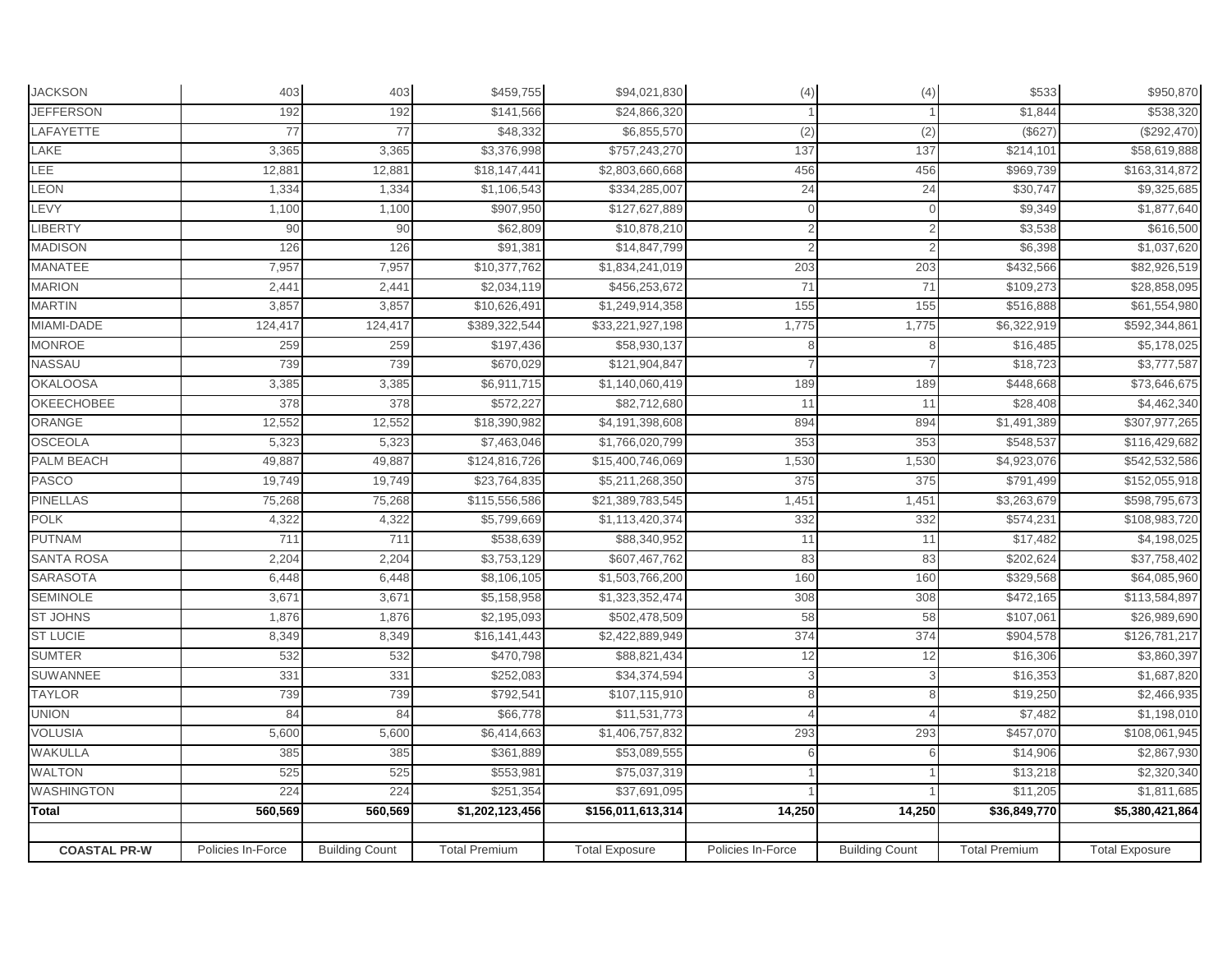| <b>BAY</b>          | 595               | 595                   | \$1,073,838          | \$180,693,051         |                   |                       | \$3,758              | \$1,640,250           |
|---------------------|-------------------|-----------------------|----------------------|-----------------------|-------------------|-----------------------|----------------------|-----------------------|
| <b>BREVARD</b>      | 352               | 352                   | \$584,673            | \$127,287,120         | (3)               | (3)                   | (\$30,301            | (\$4,198,415)         |
| <b>BROWARD</b>      | 11,878            | 11,878                | \$29,626,835         | \$4,548,788,677       | 157               | 157                   | \$431,373            | \$49,072,908          |
| <b>CHARLOTTE</b>    | 292               | 292                   | \$725,377            | \$136,432,540         | (4)               | (4)                   | (\$15,560)           | (\$1,995,790)         |
| <b>COLLIER</b>      | 930               | 930                   | \$2,044,484          | \$397,839,857         |                   |                       | \$7,105              | \$3,707,218           |
| <b>DUVAL</b>        | 218               | 218                   | \$250,491            | \$107,299,340         | (1)               | (1)                   | \$3,531              | (\$1,318,680)         |
| <b>ESCAMBIA</b>     | 1,643             | 1,643                 | \$3,409,595          | \$740,665,638         | 37                | 37                    | \$110,412            | \$20,959,175          |
| <b>FLAGLER</b>      | 360               | 360                   | \$422,126            | \$141,252,860         | $\Omega$          | $\mathbf 0$           | \$4,314              | (\$794,775)           |
| <b>FRANKLIN</b>     | 302               | 302                   | \$910,036            | \$147,408,180         |                   |                       | \$10,87              | \$1,092,700           |
| <b>GULF</b>         | 139               | 139                   | \$344,701            | \$56,803,415          | (1)               | (1)                   | (\$813)              | (\$581,670)           |
| <b>HERNANDO</b>     | 53                | 53                    | \$74,305             | \$19,039,020          |                   |                       | \$2,570              | (\$261,090)           |
| <b>INDIAN RIVER</b> | 185               | 185                   | \$520,746            | \$82,050,890          |                   |                       | \$12,354             | \$26,420              |
| <b>LEE</b>          | 2,563             | 2,563                 | \$5,940,372          | \$989,770,913         | 3                 |                       | \$10,686             | \$373,749             |
| LEVY                | 95                | 95                    | \$117,225            | \$34,812,195          | (2)               | (2)                   | (\$4,960)            | (\$832,360)           |
| <b>MANATEE</b>      | 353               | 353                   | \$817,820            | \$145,465,650         | (5)               | (5)                   | (\$4,961)            | (\$570,430)           |
| MIAMI-DADE          | 14,304            | 14,304                | \$41,378,995         | \$7,214,285,633       | 189               | 189                   | \$575,102            | \$93,357,318          |
| <b>MONROE</b>       | 14,299            | 14,299                | \$52,037,753         | \$6,271,622,066       | 90                | 90                    | \$747,490            | \$71,824,583          |
| NASSAU              | 121               | 121                   | \$125,167            | \$55,041,820          |                   |                       | \$3,613              | \$837,100             |
| <b>OKALOOSA</b>     | 205               | 205                   | \$415,064            | \$56,872,745          |                   |                       | \$8,651              | \$1,138,920           |
| <b>PALM BEACH</b>   | 7,096             | 7,096                 | \$18,340,430         | \$2,765,211,249       | 75                | 75                    | \$229.83'            | \$27,180,946          |
| <b>PASCO</b>        | 318               | 318                   | \$289,464            | \$62,563,790          | (2)               | (2)                   | (\$1,191)            | \$210,565             |
| <b>PINELLAS</b>     | 1,517             | 1,517                 | \$3,312,921          | \$651,406,195         | $\overline{2}$    | $\overline{2}$        | \$40,878             | \$3,761,420           |
| <b>SANTA ROSA</b>   | 375               | 375                   | \$1,037,529          | \$187,495,775         | 2                 | $\overline{2}$        | ( \$1,638)           | (\$1,160,740)         |
| <b>SARASOTA</b>     | 5,537             | 5,537                 | \$7,238,646          | \$2,141,569,441       | 58                | 58                    | \$159,070            | \$35,319,490          |
| <b>ST JOHNS</b>     | 228               | 228                   | \$296,509            | \$105,175,556         |                   |                       | \$8,176              | \$2,240,570           |
| <b>ST LUCIE</b>     | 178               | 178                   | \$218,468            | \$27,832,330          | $\Omega$          | $\Omega$              | (\$983)              | (\$308,911)           |
| <b>VOLUSIA</b>      | 1,186             | 1,186                 | \$1,221,391          | \$412,748,356         | 33                | 33                    | \$60,288             | \$15,642,068          |
| <b>WAKULLA</b>      | 54                | 54                    | \$75,850             | \$17,832,000          | (3)               | (3)                   | (\$5,183)            | (\$999,910)           |
| <b>WALTON</b>       | 961               | 961                   | \$2,051,049          | \$415,496,343         | 20                | 20                    | \$71,830             | \$10,899,690          |
| <b>Total</b>        | 66,337            | 66,337                | \$174,901,860        | \$28,240,762,645      | 665               | 665                   | \$2,436,319          | \$326,262,319         |
|                     |                   |                       |                      |                       |                   |                       |                      |                       |
| <b>COASTAL PR-M</b> | Policies In-Force | <b>Building Count</b> | <b>Total Premium</b> | <b>Total Exposure</b> | Policies In-Force | <b>Building Count</b> | <b>Total Premium</b> | <b>Total Exposure</b> |
| <b>BAY</b>          | 453               | 453                   | \$1,013,218          | \$99,168,287          | 17                | 17                    | \$58,230             | \$5,281,990           |
| <b>BREVARD</b>      | 790               | 790                   | \$1,467,197          | \$155,893,905         | 13                | 13                    | \$33,080             | \$4,373,760           |
| <b>BROWARD</b>      | 21,677            | 21,677                | \$63,341,684         | \$4,532,334,462       | 406               | 406                   | \$1,721,418          | \$108,305,511         |
| <b>CHARLOTTE</b>    | 144               | 144                   | \$398,436            | \$38,634,005          | 2                 | 2                     | \$7,814              | \$92,350              |
| <b>COLLIER</b>      | 735               | 735                   | \$1,840,345          | \$178,335,739         | 16                | 16                    | \$66,339             | \$5,301,231           |
| <b>DUVAL</b>        | 149               | 149                   | \$228,296            | \$41,391,628          | 5                 | 5                     | \$14,721             | \$2,048,378           |
| <b>ESCAMBIA</b>     | 1,068             | 1,068                 | \$2,634,163          | \$364,779,748         | 32                | 32                    | \$86,27              | \$14,764,686          |
| <b>FLAGLER</b>      | 197               | 197                   | \$347,649            | \$49,582,759          |                   |                       | \$10,140             | \$507,940             |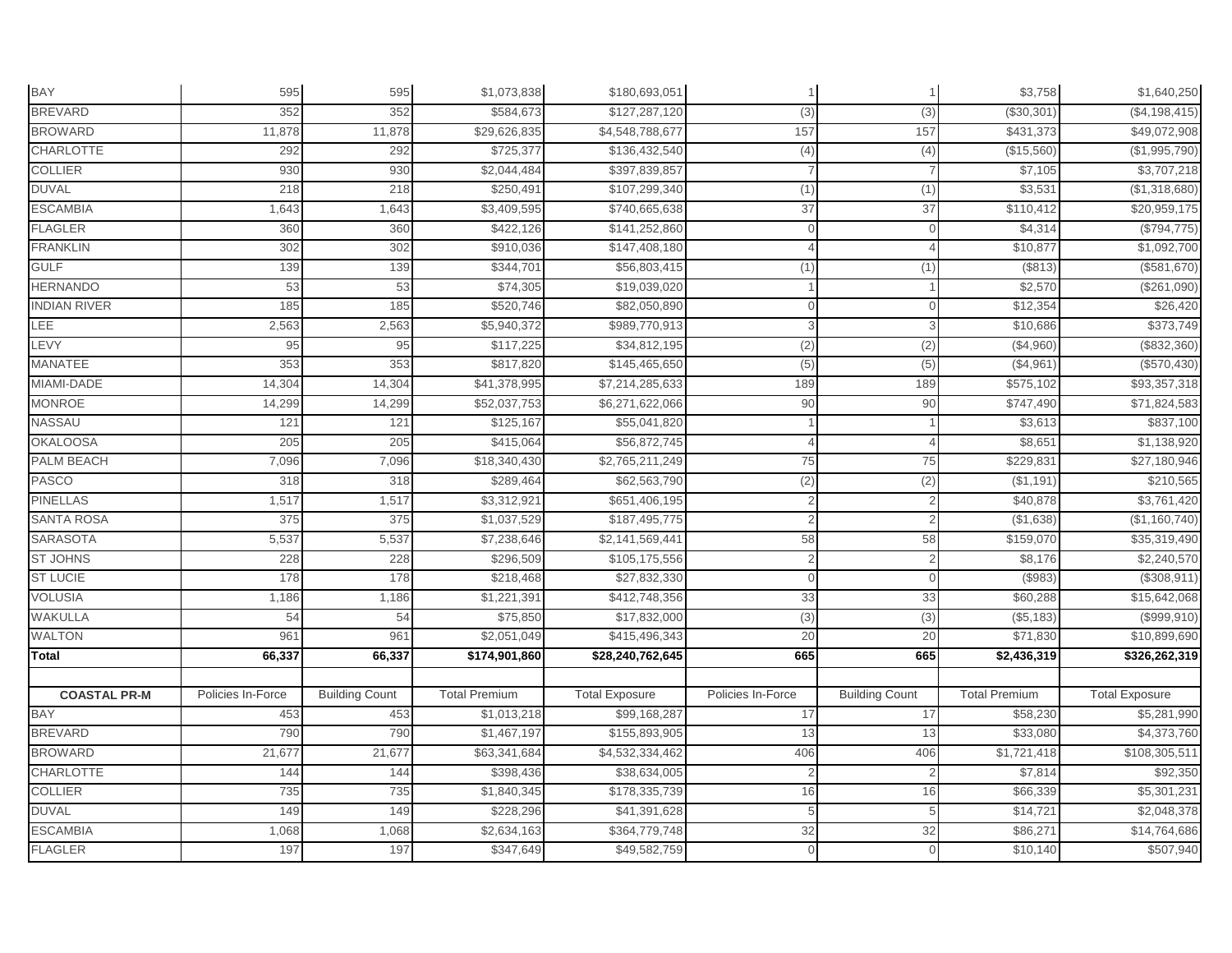| <b>FRANKLIN</b>     | 79                | 79                    | \$249,294            | \$19,929,865          |                   |                       | \$26,364             | \$2,940,255           |
|---------------------|-------------------|-----------------------|----------------------|-----------------------|-------------------|-----------------------|----------------------|-----------------------|
| <b>GULF</b>         | 59                | 59                    | \$140,319            | \$8,955,070           | (2)               | (2)                   | \$3,930              | (\$524,560)           |
| <b>HERNANDO</b>     | 502               | 502                   | \$1,144,091          | \$199,328,940         | 8                 | 8                     | \$37,839             | \$6,745,475           |
| <b>INDIAN RIVER</b> | 184               | 184                   | \$510,788            | \$46,559,095          |                   | 8                     | \$29,407             | \$3,255,275           |
| LEE                 | 1,720             | 1,720                 | \$3,782,654          | \$341,889,486         | 16                | 16                    | \$59,039             | \$8,799,765           |
| LEVY                | 43                | 43                    | \$109,887            | \$12,548,170          |                   |                       | \$16,994             | \$2,017,350           |
| MANATEE             | 203               | 203                   | \$531,462            | \$48,575,900          |                   |                       | \$2,728              | (\$274,810)           |
| MIAMI-DADE          | 32,589            | 32,589                | \$98,849,555         | \$7,313,451,459       | 649               | 649                   | \$2,149,142          | \$154,801,264         |
| <b>MONROE</b>       | 2,224             | 2,224                 | \$8,905,369          | \$837,172,734         |                   |                       | \$116,177            | \$4,382,565           |
| NASSAU              | 35                | 35                    | \$79,808             | \$11,910,100          |                   |                       | \$8,324              | \$552,040             |
| <b>OKALOOSA</b>     | 89                | 89                    | \$185,542            | \$15,078,395          |                   |                       | \$12,264             | \$947,040             |
| PALM BEACH          | 18,091            | 18,09'                | \$52,677,458         | \$4,330,824,773       | 547               | 547                   | \$2,122,76           | \$154,468,402         |
| <b>PASCO</b>        | 2,859             | 2,859                 | \$4,688,103          | \$680,245,690         | 85                | 85                    | \$197,747            | \$29,626,920          |
| <b>PINELLAS</b>     | 2,353             | 2,353                 | \$6,361,078          | \$685,490,952         | 71                | 71                    | \$235,034            | \$25,532,947          |
| <b>SANTA ROSA</b>   | 140               | 140                   | \$439,552            | \$52,343,814          | 8                 | 8                     | \$47,827             | \$5,747,760           |
| <b>SARASOTA</b>     | 4,294             | 4,294                 | \$7,786,150          | \$1,121,206,076       | 131               | 131                   | \$308,664            | \$47,966,930          |
| <b>ST JOHNS</b>     | 125               | 125                   | \$230,836            | \$36,595,666          |                   |                       | \$20,449             | \$3,592,265           |
| <b>ST LUCIE</b>     | 554               | 554                   | \$1,049,142          | \$60,612,584          |                   |                       | \$20,309             | \$451,785             |
| <b>VOLUSIA</b>      | 2,329             | 2,329                 | \$3,562,094          | \$567,049,554         | 105               | 105                   | \$198,539            | \$36,620,316          |
| WAKULLA             | 26                | 26                    | \$63,535             | \$7,482,300           |                   |                       | \$4,535              | \$1,030,500           |
| WALTON              | 424               | 424                   | \$1,045,460          | \$118,022,336         |                   |                       | \$22,288             | \$3,804,870           |
| Total               | 94,135            | 94,135                | \$263,663,165        | \$21,975,393,492      | 2,151             | 2,151                 | \$7,638,374          | \$633,160,200         |
|                     |                   |                       |                      |                       |                   |                       |                      |                       |
| <b>COASTAL CR-W</b> | Policies In-Force | <b>Building Count</b> | <b>Total Premium</b> | <b>Total Exposure</b> | Policies In-Force | <b>Building Count</b> | <b>Total Premium</b> | <b>Total Exposure</b> |
| <b>BAY</b>          |                   |                       | \$42,334             | \$10,667,000          |                   |                       | \$9,869              | \$701,000             |
| <b>BREVARD</b>      | 13                | 27                    | \$106,503            | \$29,430,000          |                   | $\cap$                | \$4,038              | \$452,000             |
| <b>BROWARD</b>      | 423               | 883                   | \$4,682,016          | \$780,458,780         | (3)               | (3)                   | \$33,983             | \$1,796,000           |
| <b>CHARLOTTE</b>    |                   |                       | \$37,490             | \$9,646,000           |                   |                       | \$0                  | \$0                   |
| <b>COLLIER</b>      | 36                | 94                    | \$773,487            | \$201,159,300         |                   | $\Omega$              | \$9,083              | \$347,100             |
| <b>DUVAL</b>        | $\overline{2}$    |                       | \$22,770             | \$2,578,000           | $\Omega$          | $\mathbf{0}$          | \$4,550              | \$299,000             |
| <b>ESCAMBIA</b>     | 5                 | 21                    | \$364,052            | \$68,913,100          |                   | $\Omega$              | \$0                  | $\frac{6}{3}$         |
| <b>GULF</b>         | 3                 | 5                     | \$2,176              | \$470,000             |                   | $\Omega$              | \$0                  | \$0                   |
| <b>INDIAN RIVER</b> | 10                | 25                    | \$145,854            | \$29,255,000          |                   | $\Omega$              | \$0                  | \$0                   |
| LEE                 | 57                | 141                   | \$1,027,158          | \$261,610,100         |                   | $\Omega$              | \$6,946              | \$2,896,000           |
| <b>MANATEE</b>      |                   | 13                    | \$205,526            | \$46,615,000          |                   | $\Omega$              | (\$4,645)            | \$414,000             |
| MIAMI-DADE          | 630               | 1,081                 | \$10,971,235         | \$1,859,012,353       | (3)               | (5)                   | \$96,929             | \$13,567,000          |
| <b>MONROE</b>       | 128               | 387                   | \$4,864,723          | \$568,788,785         |                   | (1)                   | (\$15,916)           | (\$978,000)           |
| NASSAU              |                   |                       | \$6,614              | \$422,000             | $\cap$            | $\Omega$              | \$0                  | $\frac{6}{3}$         |
| <b>OKALOOSA</b>     |                   | 31                    | \$204,149            | \$34,627,778          |                   | $\Omega$              | \$0                  | \$0                   |
| PALM BEACH          |                   |                       | \$5,982,520          | \$990,505,652         |                   | (6)                   | \$30,123             | \$3,819,000           |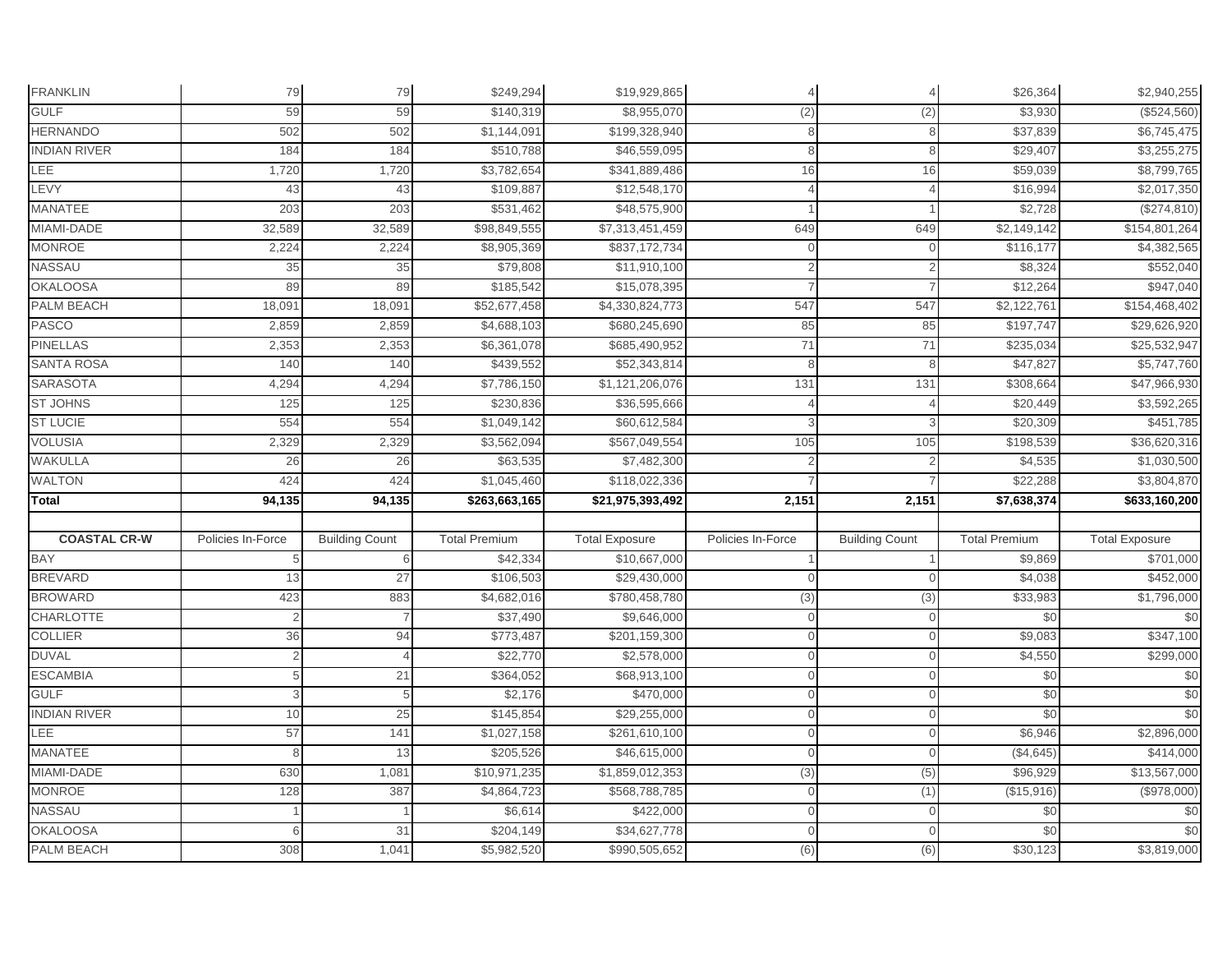| <b>PASCO</b>         |                   |                       | \$827                | \$121,000             | $\Omega$          | $\mathbf 0$           | \$0                  | $$0$$                 |
|----------------------|-------------------|-----------------------|----------------------|-----------------------|-------------------|-----------------------|----------------------|-----------------------|
| <b>PINELLAS</b>      | 53                | 85                    | \$1,031,268          | \$223,736,100         | (1)               | (1)                   | (\$6,688)            | (\$645,000)           |
| <b>SANTA ROSA</b>    |                   | 16                    | \$181,756            | \$13,699,000          | $\Omega$          | $\Omega$              | \$0                  | \$0                   |
| <b>SARASOTA</b>      | 32                | 184                   | \$807,651            | \$227,954,209         | $\Omega$          | $\Omega$              | \$7,739              | \$2,267,000           |
| <b>ST JOHNS</b>      |                   | 11                    | \$47,285             | \$4,137,900           | $\Omega$          | $\Omega$              | \$0                  | \$0                   |
| <b>ST LUCIE</b>      | 18                | 90                    | \$332,071            | \$53,210,250          | (1)               | (1)                   | (\$5,476)            | (\$517,000)           |
| <b>VOLUSIA</b>       |                   | 12                    | \$57,726             | \$30,772,000          | (1)               | (1)                   | (\$5,014)            | (\$648,000)           |
| <b>WALTON</b>        | 18                | 36                    | \$44,752             | \$7,904,000           | (1)               | (2)                   | (\$2,906)            | (\$684,000)           |
| Total                | 1,771             | 4,202                 | \$31,941,943         | \$5,455,693,307       | (15)              | (19)                  | \$162,615            | \$23,086,100          |
|                      |                   |                       |                      |                       |                   |                       |                      |                       |
| <b>COASTAL CR-M</b>  | Policies In-Force | <b>Building Count</b> | <b>Total Premium</b> | <b>Total Exposure</b> | Policies In-Force | <b>Building Count</b> | <b>Total Premium</b> | <b>Total Exposure</b> |
| <b>BROWARD</b>       | 25                | 42                    | \$627,076            | \$140,008,200         | $\Omega$          | $\overline{0}$        | \$0                  | \$0                   |
| <b>COLLIER</b>       |                   |                       | \$8,673              | \$960,800             | $\overline{0}$    | $\Omega$              | \$0                  | \$0                   |
| <b>INDIAN RIVER</b>  |                   |                       | \$24,842             | \$8,786,700           | $\Omega$          | $\Omega$              | \$0                  | \$0                   |
| LEE                  |                   |                       | \$6,804              | \$3,100,800           | $\Omega$          | $\Omega$              | \$0                  | \$0                   |
| MIAMI-DADE           | 55                | 77                    | \$1,404,882          | \$303,014,983         | (1)               | (20)                  | (\$90,270)           | (\$7,034,600)         |
| <b>MONROE</b>        | 5                 | 12                    | \$177,617            | \$25,047,000          | $\mathbf{0}$      | $\Omega$              | \$0                  | \$0                   |
| <b>PALM BEACH</b>    | 17                | 121                   | \$408,414            | \$110,422,400         | (1)               | (1)                   | (\$14,557            | (\$1,678,700)         |
| <b>PINELLAS</b>      | 5                 | 5                     | \$26,072             | \$7,190,800           | $\overline{0}$    | $\overline{0}$        | \$60'                | \$42,400              |
| <b>SARASOTA</b>      |                   | 14                    | \$102,924            | \$9,886,500           | $\Omega$          | $\Omega$              | \$0                  | \$0                   |
| <b>VOLUSIA</b>       |                   |                       | \$2,797              | \$1,235,800           | $\Omega$          | $\Omega$              | \$0                  | \$0                   |
| <b>Total</b>         | 113               | 277                   | \$2,790,101          | \$609,653,983         | (2)               | (21)                  | (\$104,226)          | (\$8,670,900)         |
|                      |                   |                       |                      |                       |                   |                       |                      |                       |
| <b>COASTAL CNR-W</b> | Policies In-Force | <b>Building Count</b> | <b>Total Premium</b> | <b>Total Exposure</b> | Policies In-Force | <b>Building Count</b> | <b>Total Premium</b> | <b>Total Exposure</b> |
| <b>BAY</b>           | 34                | 39                    | \$175,603            | \$21,647,000          | $\Omega$          | $\cap$                | \$0                  | \$0                   |
| <b>BREVARD</b>       | 34                | 57                    | \$216,771            | \$21,827,000          | $\Omega$          | $\cap$                | \$3,269              | \$203,000             |
| <b>BROWARD</b>       | 405               | 506                   | \$2,799,710          | \$285,750,752         | (9)               | (10)                  | (\$23,154)           | (\$4,206,000)         |
| <b>CHARLOTTE</b>     |                   | 30                    | \$129,088            | \$14,726,000          | $\Omega$          | $\Omega$              | \$0                  | \$0                   |
| <b>COLLIER</b>       | 43                | 63                    | \$367,010            | \$39,959,274          | (1)               | (1)                   | (\$6,593)            | (\$462,390)           |
| <b>DUVAL</b>         |                   | 4                     | \$5,253              | \$710,000             | $\overline{0}$    | $\overline{0}$        | \$0                  | \$0                   |
| <b>ESCAMBIA</b>      | 105               | 139                   | \$481,589            | \$75,914,738          | $\Omega$          | $\Omega$              | \$5,280              | \$122,000             |
| <b>FLAGLER</b>       |                   | 10                    | \$24,150             | \$3,296,000           | (1)               | (2)                   | \$544                | \$11,000              |
| <b>FRANKLIN</b>      |                   |                       | \$677                | \$129,000             | $\Omega$          | $\Omega$              | \$0                  | \$0                   |
| <b>GULF</b>          |                   |                       | \$5,722              | \$1,000,000           | $\Omega$          | $\Omega$              | \$1,150              | \$119,000             |
| <b>HERNANDO</b>      |                   |                       | \$415                | \$48,000              | $\Omega$          | $\Omega$              | \$0                  | \$0                   |
| <b>INDIAN RIVER</b>  | 6                 | 6                     | \$19,926             | \$1,717,000           | (2)               | (3)                   | (\$18,387            | (\$1,465,000)         |
| LEE                  | 66                | 245                   | \$1,080,541          | \$112,117,802         | (1)               | (3)                   | \$2,704              | (\$1,653,000)         |
| MANATEE              | 15                | 25                    | \$157,731            | \$16,400,302          | $\Omega$          | $\Omega$              | \$467                | \$34,000              |
| MIAMI-DADE           | 369               | 539                   | \$3,436,346          | \$280,627,284         | (1)               | (4)                   | (\$31,462)           | (\$3,098,300)         |
| <b>MONROE</b>        | 575               | 1,125                 | \$10,895,185         | \$588,814,764         | (12)              | (14)                  | (\$12,317)           | (\$3,175,939)         |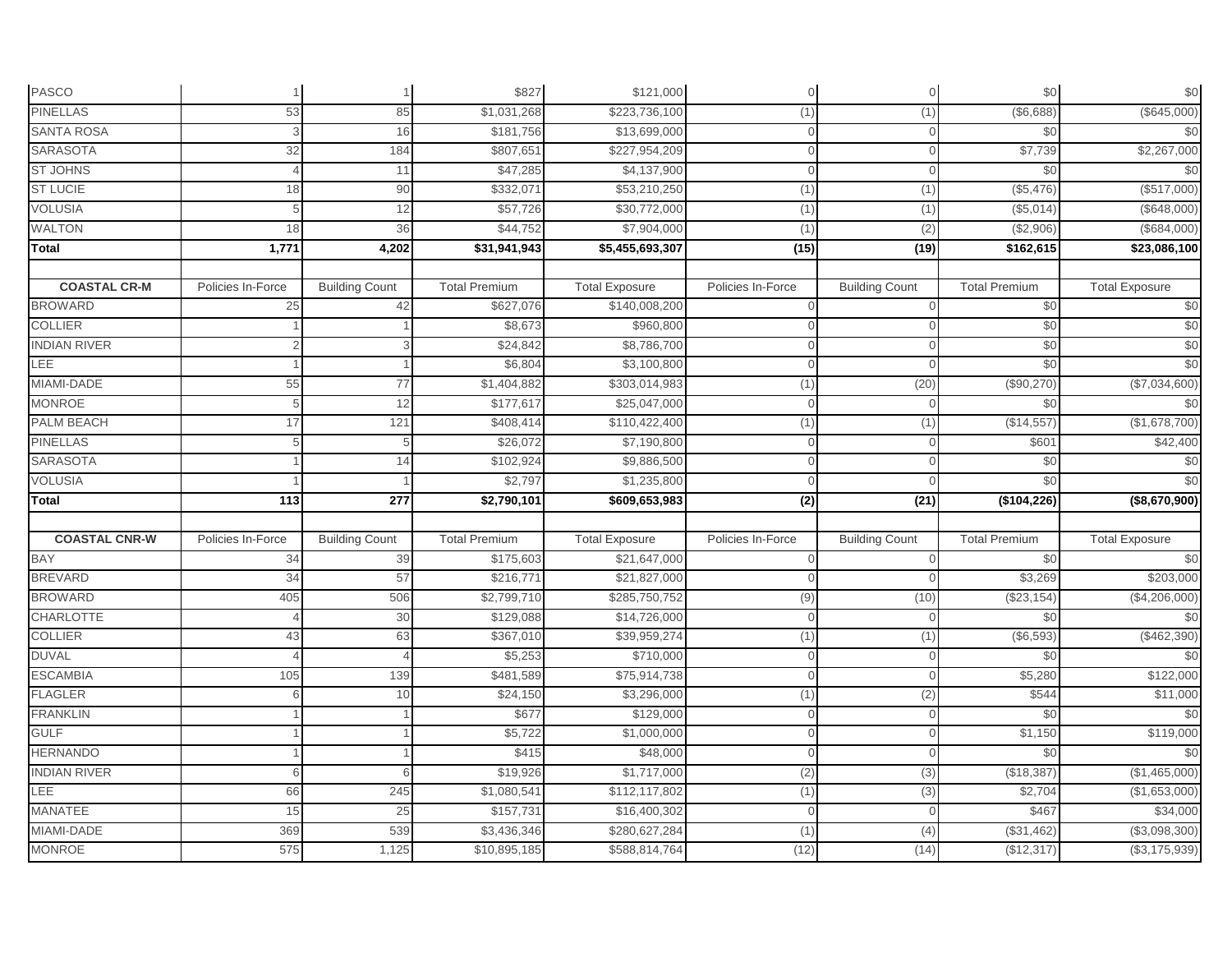| <b>OKALOOSA</b>      | $\overline{7}$    | $\overline{7}$        | \$30,443             | \$2,992,000           | (1)               | (1)                     | (\$7,868)            | (\$928,000)           |
|----------------------|-------------------|-----------------------|----------------------|-----------------------|-------------------|-------------------------|----------------------|-----------------------|
| PALM BEACH           | 454               | 561                   | \$3,055,041          | \$300,635,710         | (5)               | (5)                     | \$49,275             | \$273,000             |
| <b>PASCO</b>         |                   |                       | \$11,194             | \$1,334,000           | $\Omega$          | $\overline{0}$          | \$0                  | \$0                   |
| <b>PINELLAS</b>      | 23                | 45                    | \$242,689            | \$28,306,600          |                   | $\mathcal{P}$           | (\$8,351             | \$1,780,000           |
| <b>SANTA ROSA</b>    | 13                | 14                    | \$53,011             | \$6,421,600           | $\overline{O}$    | $\Omega$                | \$4,975              | \$281,000             |
| SARASOTA             | 58                | 83                    | \$322,970            | \$42,779,605          |                   |                         | \$1,493              | \$138,000             |
| <b>ST LUCIE</b>      |                   |                       | \$4,026              | \$350,000             | $\overline{0}$    | $\overline{0}$          | \$0                  | \$0                   |
| <b>VOLUSIA</b>       | 30                | 36                    | \$85,181             | \$17,080,795          | (1)               | (1)                     | (\$2,685)            | (\$964,000)           |
| WALTON               | 12                | 19                    | \$70,681             | \$11,153,000          | $\overline{0}$    | $\cap$                  | \$943                | \$102,000             |
| <b>Total</b>         | 2,271             | 3,561                 | \$23,670,953         | \$1,875,738,226       | (32)              | $\overline{(41)}$       | (\$40,717)           | (\$12,889,629)        |
| <b>COASTAL CNR-M</b> | Policies In-Force | <b>Building Count</b> | <b>Total Premium</b> | <b>Total Exposure</b> | Policies In-Force | <b>Building Count</b>   | <b>Total Premium</b> | <b>Total Exposure</b> |
| <b>BREVARD</b>       |                   |                       | \$21,269             | \$4,779,800           |                   | $\cap$                  | \$0                  | \$0                   |
| <b>BROWARD</b>       |                   |                       | \$19,196             | \$1,722,100           | $\Omega$          | $\Omega$                | \$2,779              | \$232,100             |
| <b>ESCAMBIA</b>      |                   |                       | \$3,222              | \$384,000             | $\Omega$          | $\Omega$                | \$0                  | \$0                   |
| <b>LEE</b>           |                   |                       | \$8,731              | \$813,000             | $\Omega$          | $\Omega$                | \$0                  | \$0                   |
| LEVY                 |                   |                       | \$26,345             | \$2,220,100           | $\Omega$          | $\Omega$                | \$0                  | \$0                   |
| <b>MANATEE</b>       |                   | $\epsilon$            | \$24,538             | \$2,366,000           | $\Omega$          | $\Omega$                | \$0                  | \$0                   |
| MIAMI-DADE           | 6                 | 6                     | \$35,497             | \$4,970,800           |                   |                         | \$370                | \$25,000              |
| <b>MONROE</b>        |                   | 3                     | \$53,349             | \$3,212,000           | $\overline{0}$    | $\Omega$                | \$0                  | \$0                   |
| PALM BEACH           |                   | 13                    | \$37,164             | \$3,321,600           | $\Omega$          |                         | \$551                | \$70,000              |
| <b>PINELLAS</b>      |                   | 15                    | \$155,476            | \$16,857,800          | $\overline{0}$    | $\overline{0}$          | \$7,845              | \$83,200              |
| <b>SANTA ROSA</b>    |                   |                       | \$1,522              | \$166,000             | $\overline{0}$    | $\Omega$                | \$0                  | \$0                   |
| <b>SARASOTA</b>      |                   |                       | \$917                | \$100,000             |                   |                         | \$917                | \$100,000             |
| <b>ST LUCIE</b>      |                   |                       | \$2,461              | \$400,000             | $\Omega$          | $\Omega$                | \$0                  | \$0                   |
| <b>Total</b>         | 34                | 67                    | \$389,687            | \$41,313,200          | 2 <sup>1</sup>    | $\overline{\mathbf{3}}$ | \$12,462             | \$510,300             |
| <b>CLA CR-M</b>      | Policies In-Force | <b>Building Count</b> | <b>Total Premium</b> | <b>Total Exposure</b> | Policies In-Force | <b>Building Count</b>   | <b>Total Premium</b> | <b>Total Exposure</b> |
| <b>ALACHUA</b>       |                   |                       | \$11,414             | \$2,439,900           | $\Omega$          | $\Omega$                | \$0                  | \$0                   |
| <b>BAY</b>           |                   |                       | \$9,919              | \$961,100             | $\overline{0}$    | $\overline{0}$          | \$0                  | \$0                   |
| <b>BREVARD</b>       | 13                | 46                    | \$183,045            | \$85,468,000          |                   |                         | \$4,973              | \$824,500             |
| <b>BROWARD</b>       | 40                | 206                   | \$1,069,547          | \$293,180,800         | $\Omega$          |                         | \$37,246             | \$4,639,300           |
| <b>CHARLOTTE</b>     |                   |                       | \$55,601             | \$10,789,800          | $\Omega$          | $\Omega$                | \$0                  | \$0                   |
| <b>COLLIER</b>       | 21                | 111                   | \$559,194            | \$126,167,800         |                   | $\overline{2}$          | \$17,039             | \$1,821,000           |
| <b>ESCAMBIA</b>      |                   | 16                    | \$64,885             | \$7,593,200           | $\mathbf{O}$      | 3                       | \$13,083             | \$1,521,400           |
| <b>GULF</b>          |                   | 5                     | \$37,762             | \$5,422,600           | $\Omega$          | $\Omega$                | \$0                  | \$0                   |
| <b>HERNANDO</b>      |                   | 6                     | \$60,377             | \$7,231,700           | $\overline{0}$    | $\overline{0}$          | \$0                  | \$0                   |
| <b>HIGHLANDS</b>     |                   |                       | \$18,466             | \$4,758,600           |                   |                         | \$18,466             | \$4,758,600           |
| <b>HILLSBOROUGH</b>  |                   | 89                    | \$517,749            | \$90,453,500          | $\mathbf{O}$      | $\Omega$                | \$0                  | \$0                   |
| <b>INDIAN RIVER</b>  |                   | 10                    | \$54,665             | \$13,547,500          | $\Omega$          | $\Omega$                | \$0                  | \$0                   |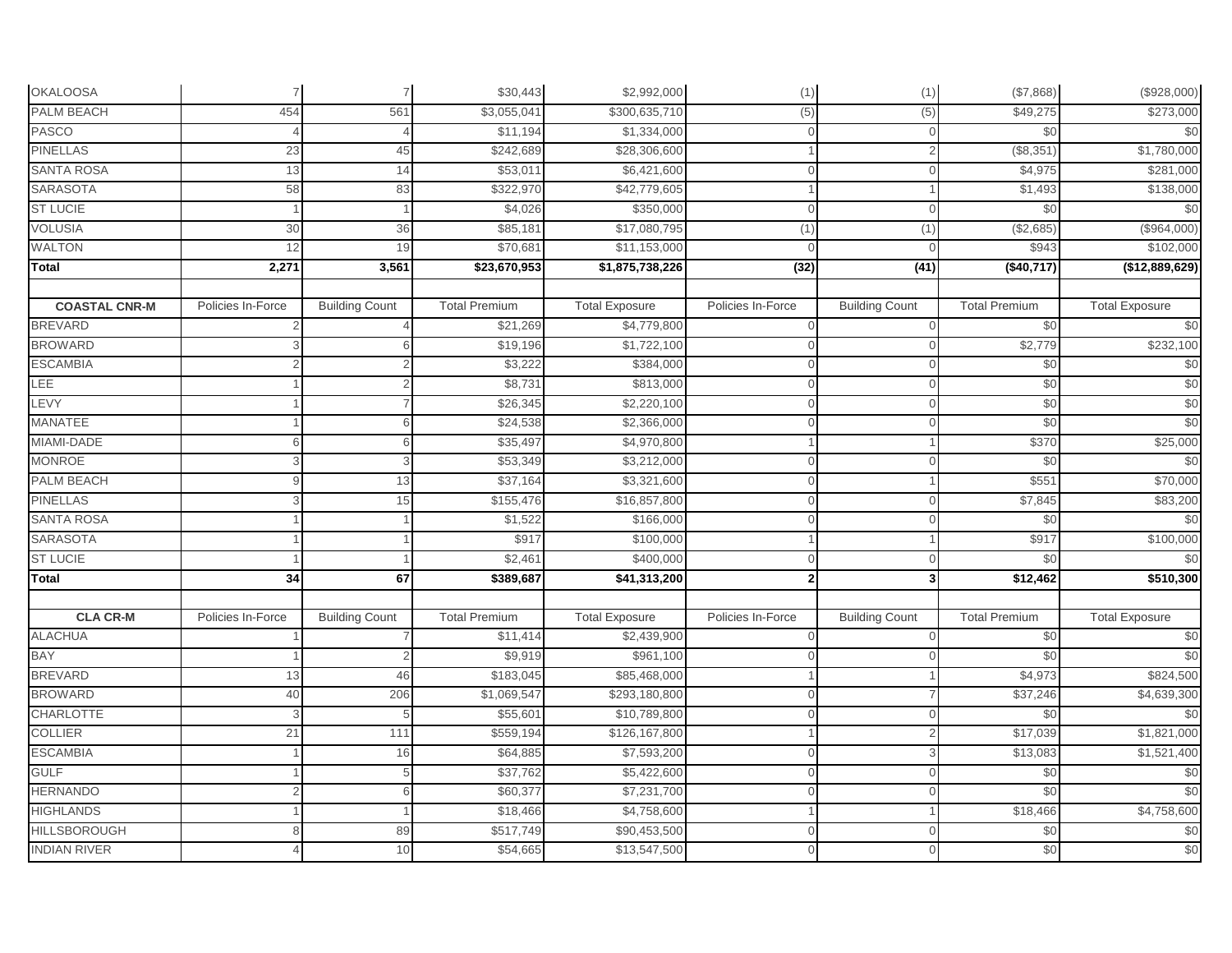| LEE                                | 3                 | 97                    | \$680,088            | \$152,513,300            | $\Omega$          | $\mathbf 0$           | \$0                  | $$0$                        |
|------------------------------------|-------------------|-----------------------|----------------------|--------------------------|-------------------|-----------------------|----------------------|-----------------------------|
| LEON                               | $\overline{2}$    |                       | \$9,269              | \$4,824,900              | Λ                 | $\Omega$              | \$0                  | \$0                         |
| <b>MANATEE</b>                     | 6                 | 61                    | \$530,727            | \$55,304,700             |                   | $\Omega$              | \$0                  | \$0                         |
| <b>MARION</b>                      |                   |                       | \$240                | \$44,900                 | Λ                 | $\Omega$              | \$0                  | \$0                         |
| <b>MARTIN</b>                      | 13                | 155                   | \$405,252            | \$118,543,110            |                   | $\Omega$              | \$5,862              | \$296,300                   |
| MIAMI-DADE                         | 316               | 809                   | \$5,736,034          | \$1,480,796,600          | (2)               | (2)                   | \$39,998             | \$10,977,600                |
| NASSAU                             |                   |                       | \$47,189             | \$4,510,800              |                   | 0                     | \$0                  | \$0                         |
| <b>OKALOOSA</b>                    |                   | 17                    | \$93,689             | \$21,254,900             | $\cap$            | $\mathbf 0$           | \$0                  | \$0                         |
| ORANGE                             | $\overline{2}$    | 52                    | \$224,429            | \$40,171,500             |                   | $\Omega$              | \$0                  | \$0                         |
| <b>OSCEOLA</b>                     |                   | 17                    | \$73,209             | \$34,533,000             |                   | $\Omega$              | \$0                  | \$0                         |
| PALM BEACH                         | 38                | 663                   | \$1,782,639          | \$568,307,600            |                   |                       | \$28,313             | \$9,578,600                 |
| <b>PASCO</b>                       | 8                 | 326                   | \$565,986            | \$75,836,700             |                   | $\Omega$              | \$0                  | \$0                         |
| <b>PINELLAS</b>                    | 71                | 428                   | \$2,872,460          | \$738,875,800            |                   |                       | \$44,853             | \$18,460,600                |
| <b>SARASOTA</b>                    |                   |                       | \$4,250              | \$663,800                | $\Omega$          | $\Omega$              | \$0                  | \$0                         |
| <b>SEMINOLE</b>                    |                   | 22                    | \$52,246             | \$17,279,900             | $\Omega$          | $\mathbf 0$           | (\$15,897)           | \$0                         |
| <b>ST LUCIE</b>                    |                   | 19                    | \$75,782             | \$19,540,500             |                   | $\Omega$              | \$0                  | \$0                         |
| <b>VOLUSIA</b>                     |                   |                       | \$28,196             | \$6,701,000              |                   | $\Omega$              | \$99                 | \$9,300                     |
| Total                              | 576               | 3,192                 | \$15,824,309         | \$3,987,717,510          |                   | 20                    | \$194,035            | \$52,887,200                |
|                                    |                   |                       |                      |                          |                   |                       |                      |                             |
| <b>CLA CNR-M</b>                   | Policies In-Force | <b>Building Count</b> | <b>Total Premium</b> | <b>Total Exposure</b>    | Policies In-Force | <b>Building Count</b> | <b>Total Premium</b> | <b>Total Exposure</b>       |
| <b>BAY</b>                         |                   | 13                    | \$49,154             | \$7,794,600              |                   | $\Omega$              | \$0                  | \$0                         |
| <b>BREVARD</b>                     | 10                | 22                    | \$85,756             | \$15,069,600             | (1)               | (1)                   | (\$627)              | (\$297,300)                 |
| <b>BROWARD</b>                     |                   |                       | \$41,449             | \$7,294,600              | $\Omega$          | $\mathbf 0$           | \$0                  | \$0                         |
| <b>COLLIER</b>                     |                   |                       | \$13,809             | \$2,596,000              |                   | $\Omega$              | \$0                  | \$0                         |
| <b>ESCAMBIA</b>                    |                   | 13                    | \$56,502             | \$9,169,200              |                   | $\Omega$              | \$0                  | \$0                         |
| <b>GULF</b>                        |                   |                       | \$5,107              | \$473,000                | $\cap$            | $\mathbf{0}$          | \$0                  | \$0                         |
| <b>HILLSBOROUGH</b>                |                   | 3                     | \$3,551              | \$581,200                |                   | $\Omega$              | \$0                  | \$0                         |
| LAKE                               |                   |                       | \$9,062              | \$2,242,700              |                   | $\Omega$              | \$0                  | \$0                         |
| LEE                                |                   | 8                     | \$35,844             | \$7,306,000              |                   |                       | \$1,687              | \$255,000                   |
| MANATEE                            | 5                 | 5                     | \$20,671             | \$2,005,700              | $\cap$            | $\Omega$              | \$0                  | \$0                         |
| <b>MARTIN</b>                      |                   |                       | \$28,558             | \$2,004,100              |                   |                       | \$10,588             | \$647,000                   |
| MIAMI-DADE                         | 15                | 17                    | \$145,143            | \$15,844,700             |                   |                       | \$7,762              | \$495,000                   |
| NASSAU                             |                   | $\mathfrak{p}$        | \$22,140             | \$1,692,000              |                   | $\Omega$              | \$0                  | \$0                         |
| <b>OKALOOSA</b>                    |                   |                       |                      |                          |                   |                       |                      |                             |
| ORANGE                             | 12                | 14                    | \$57,639             | \$7,907,000              |                   | $\Omega$              | \$1,377              | \$0                         |
|                                    |                   |                       | \$4,761              | \$627,800                |                   | $\Omega$              | \$0                  |                             |
| PALM BEACH                         | 3                 |                       | \$26,384             | \$2,459,200              |                   | $\Omega$              | \$0                  |                             |
| <b>PINELLAS</b>                    | 36                | 45                    | \$155,522            | \$31,351,300             | (1)               | (1)                   | (\$9,532)            | \$0<br>\$0<br>(\$1,390,500) |
| <b>SANTA ROSA</b>                  | 11                | 14                    | \$58,918             | \$10,240,500             |                   | $\Omega$              | \$0                  | \$0                         |
| <b>SARASOTA</b><br><b>ST LUCIE</b> | 5                 | հ                     | \$34,60'<br>\$7,705  | \$6,443,200<br>\$723,300 |                   | $\Omega$              | \$0<br>\$0           | \$0<br>\$0                  |